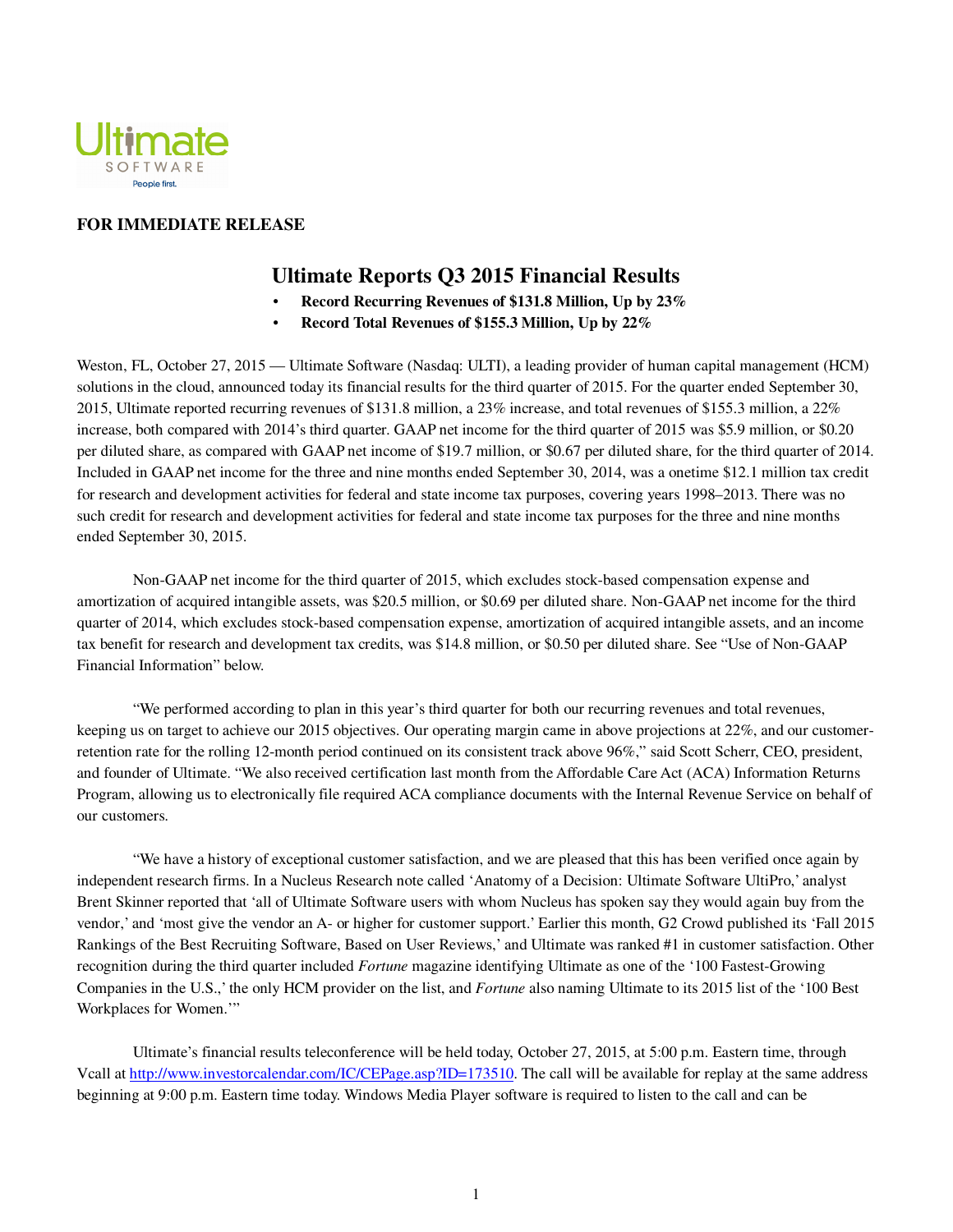downloaded from the site. Forward-looking information about future company performance will be discussed during the teleconference call.

## **Financial Highlights**

- Recurring revenues grew by 23% for the third quarter of 2015 compared with the same period in 2014. The increase was attributable to revenue growth from our cloud offering. Recurring revenues were 85% of total revenues for the third quarter of 2015 versus 84% for 2014's third quarter.
- Ultimate's total revenues for the third quarter of 2015 increased by 22%, as compared with those for the third quarter of 2014.
- Ultimate's annualized retention rate, on a rolling 12-month basis, exceeded 96% for its recurring revenue cloud customer base as of September 30, 2015.
- Cash flows from operating activities for the third quarter of 2015 were \$31.9 million, compared with \$23.1 million for the same period in 2014. For the nine months ended September 30, 2015, Ultimate generated \$75.5 million in cash from operations, compared with \$64.1 million for the nine months ended September 30, 2014. The combination of cash, cash equivalents, and marketable securities was \$140.4 million as of September 30, 2015, compared with \$118.5 million as of December 31, 2014.

### **Stock Repurchases**

During the nine months ended September 30, 2015, we used \$31.1 million to acquire 187,469 shares of our \$0.01 par value common stock ("Common Stock") under our previously announced stock repurchase plan ("Stock Repurchase Plan"), and we used \$12.5 million to acquire 74,534 shares of our Common Stock to settle employees' tax withholding obligations associated with their restricted stock that vested during the period. We have 595,905 shares available for repurchase under our Stock Repurchase Plan.

### **Financial Outlook**

Ultimate provides the following financial guidance for the 2015 full year and preliminary financial guidance for the 2016 full year:

### *For the year 2015:*

- Recurring revenues to increase by approximately 23% over 2014,
- Total revenues to increase by approximately 22% over 2014, and
- Operating margin, on a non-GAAP basis (discussed below), in excess of 20%.

# *For the year 2016, preliminary:*

- Recurring revenues to increase by approximately 25% over 2015,
- Total revenues to increase by approximately 23% over 2015, and
- Operating margin, on a non-GAAP basis (discussed below), in excess of 21%.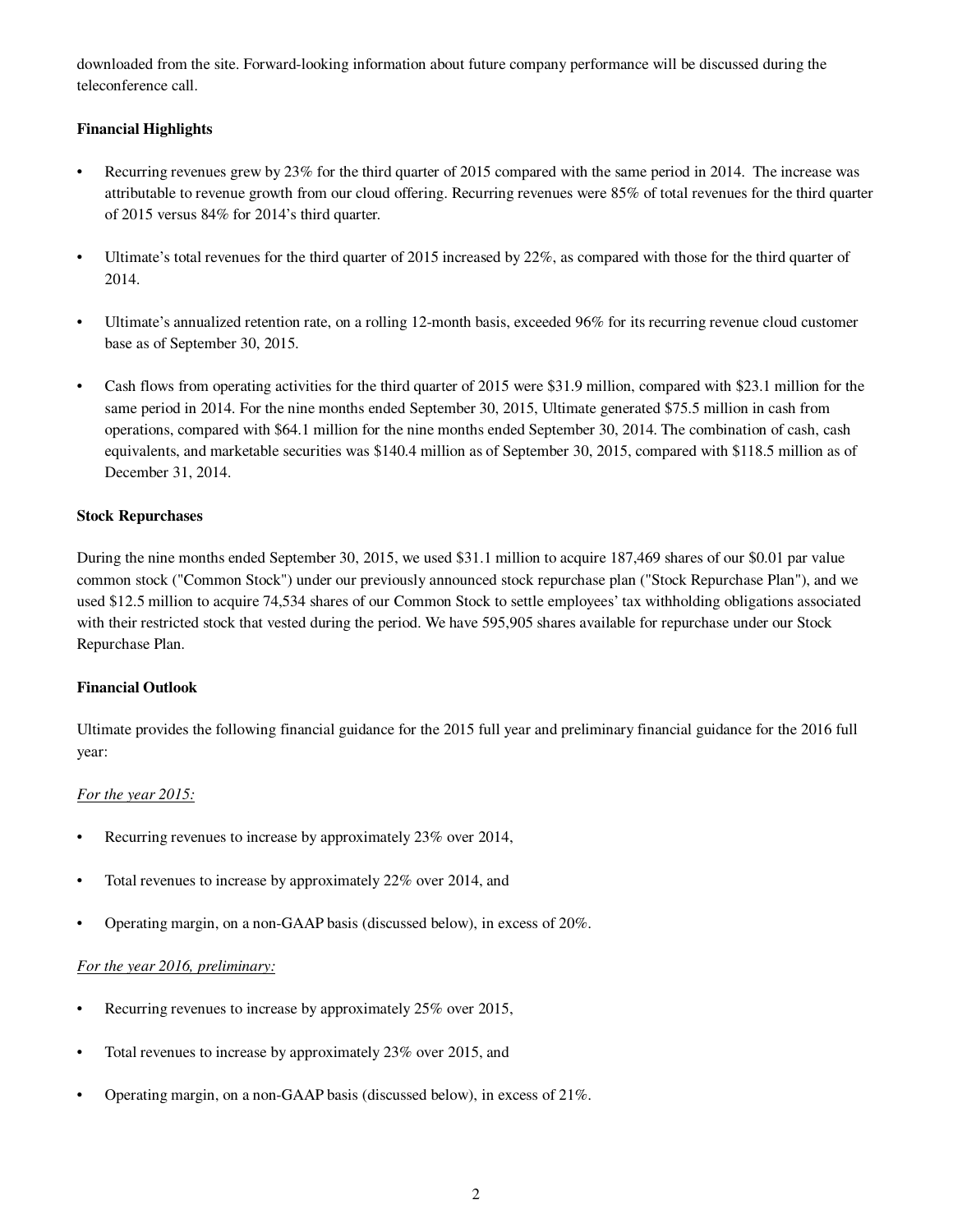Operating margin expectations were determined on a non-GAAP basis using the methodologies identified under the caption "Use of Non-GAAP Financial Information" in this press release.

#### **Forward-Looking Statements**

Certain statements in this press release are, and certain statements on the teleconference call may be, forward-looking statements within the meaning provided under the Private Securities Litigation Reform Act of 1995. Such forward-looking statements are made only as of the date hereof. These statements involve known and unknown risks and uncertainties that may cause Ultimate's actual results to differ materially from those stated or implied by such forward-looking statements, including risks and uncertainties associated with fluctuations in Ultimate's quarterly operating results, concentration of Ultimate's product offerings, development risks involved with new products and technologies, competition, contract renewals with business partners, compliance by our customers with the terms of their contracts with us, and other factors disclosed in Ultimate's filings with the Securities and Exchange Commission. Ultimate undertakes no obligation to publicly update or revise any forwardlooking statements, whether as a result of new information, future events, or otherwise.

#### **About Ultimate Software**

Ultimate is a leading provider of cloud-based human capital management (HCM) solutions, with more than 20 million people records in the cloud. Ultimate's award-winning UltiPro delivers HR, payroll, talent, and time and labor management solutions that connect people with the information they need to work more effectively. Founded in 1990, the company is headquartered in Weston, Florida, and employs more than 2,700 professionals. In 2015, for the fourth consecutive year, Ultimate was ranked in the top 25 on FORTUNE's list of the 100 Best Companies to Work For; recognized by FORTUNE as one of the 100 Fastest-Growing Companies; ranked #7 on *Forbes* magazine's list of the 100 Most Innovative Growth Companies; named among the InformationWeek Elite 100, honoring innovation in business technology; and recognized as a "Leader" in Nucleus Research's HCM Technology Value Matrix. Ultimate has more than 3,000 customers with employees in 160 countries, including Bloomin' Brands, Culligan International, Feeding America, Major League Baseball, Pep Boys, SUBWAY, Texas Roadhouse, and Yamaha Corporation of America. More information on Ultimate's products and services for people management can be found at **www.ultimatesoftware.com**.

UltiPro is a registered trademark of The Ultimate Software Group, Inc. All other trademarks referenced are the property of their respective owners.

**Contact:** Mitchell K. Dauerman Chief Financial Officer and Investor Relations Phone: 954-331-7369 Email: IR@ultimatesoftware.com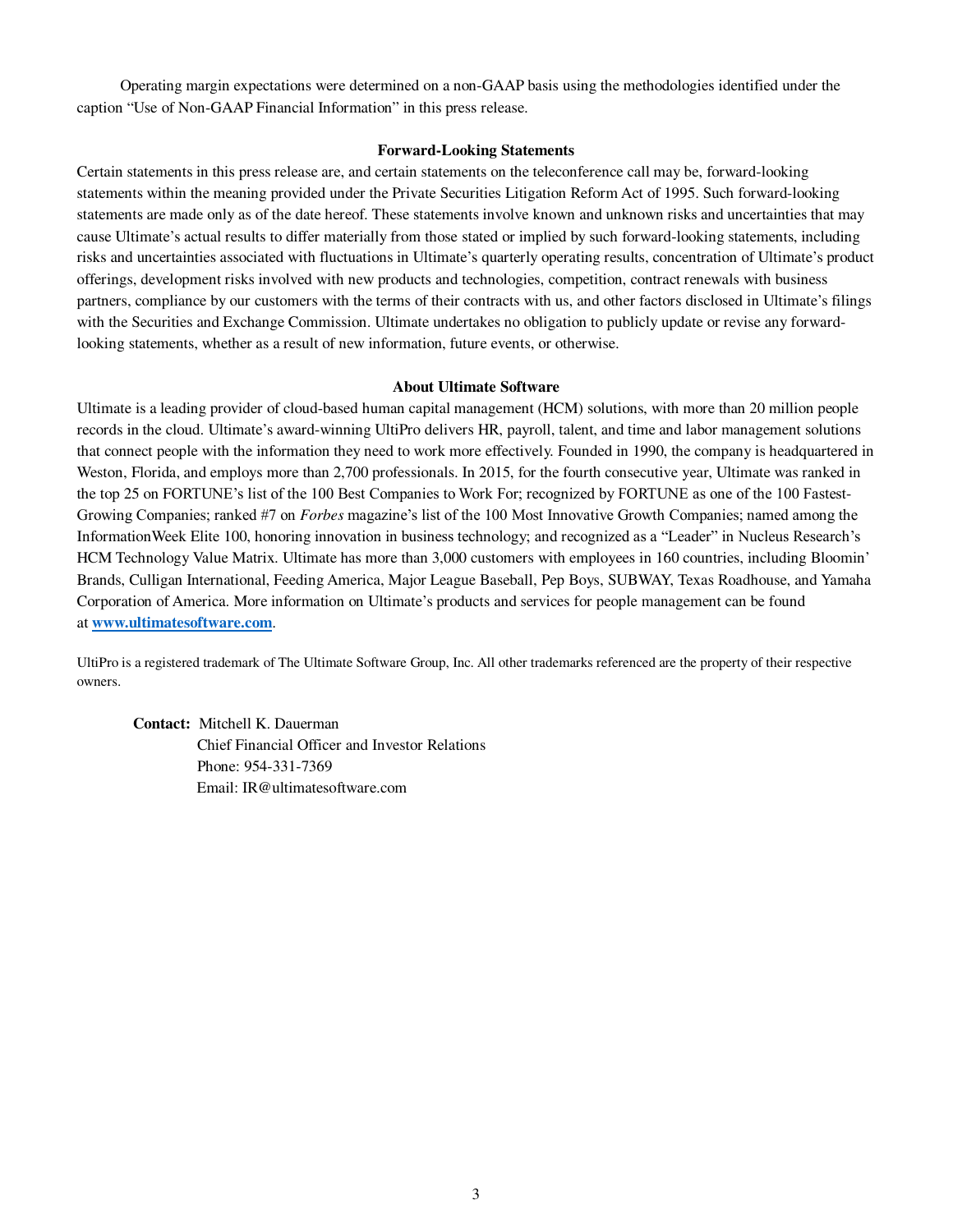# **THE ULTIMATE SOFTWARE GROUP, INC., AND SUBSIDIARIES UNAUDITED CONDENSED CONSOLIDATED STATEMENTS OF INCOME**

# **(In thousands, except per share amounts)**

|                                      | <b>For the Three Months Ended</b><br>September 30, |                           |            |               | <b>For the Nine Months Ended</b><br>September 30, |                           |          |  |
|--------------------------------------|----------------------------------------------------|---------------------------|------------|---------------|---------------------------------------------------|---------------------------|----------|--|
|                                      | 2015                                               |                           | 2014       |               | 2015                                              |                           | 2014     |  |
| Revenues:                            |                                                    |                           |            |               |                                                   |                           |          |  |
| Recurring                            | \$<br>131,768 \$                                   |                           | 107,362 \$ |               | 375,061 \$                                        |                           | 306,888  |  |
| Services                             | 23,556                                             |                           | 20,047     |               | 72,147                                            |                           | 63,096   |  |
| License                              |                                                    |                           | 22         |               | 223                                               |                           | 522      |  |
| Total                                | 155,324                                            |                           | 127,431    |               | 447,431                                           |                           | 370,506  |  |
| Cost of revenues:                    |                                                    |                           |            |               |                                                   |                           |          |  |
| Recurring                            | 34,856                                             |                           | 30,598     |               | 101,984                                           |                           | 85,974   |  |
| Services                             | 25,027                                             |                           | 21,528     |               | 72,966                                            |                           | 64,639   |  |
| License                              |                                                    |                           | 5          |               | 49                                                |                           | 88       |  |
| Total cost of                        | 59,883                                             |                           | 52,131     |               | 174,999                                           |                           | 150,701  |  |
| Gross                                | 95,441                                             |                           | 75,300     |               | 272,432                                           |                           | 219,805  |  |
| Operating expenses:                  |                                                    |                           |            |               |                                                   |                           |          |  |
| Sales and                            | 41,687                                             |                           | 28,104     |               | 121,645                                           |                           | 86,395   |  |
| Research and                         | 23,027                                             |                           | 21,419     |               | 68,331                                            |                           | 61,572   |  |
| General and                          | 19,120                                             |                           | 12,172     |               | 53,460                                            |                           | 34,475   |  |
| Total operating                      | 83,834                                             |                           | 61,695     |               | 243,436                                           |                           | 182,442  |  |
| Operating                            | 11,607                                             |                           | 13,605     |               | 28,996                                            |                           | 37,363   |  |
| Other income (expense):              |                                                    |                           |            |               |                                                   |                           |          |  |
| Interest and other                   | (118)                                              |                           | (104)      |               | (368)                                             |                           | (276)    |  |
| Other income,                        | 62                                                 |                           | 82         |               | 165                                               |                           | 253      |  |
| Total other expense,                 | (56)                                               |                           | (22)       |               | (203)                                             |                           | (23)     |  |
| Income before income                 | 11,551                                             |                           | 13,583     |               | 28,793                                            |                           | 37,340   |  |
| Provision for income                 | (5,700)                                            |                           | 6,073      |               | (15, 125)                                         |                           | (4, 438) |  |
| Net                                  | \$<br>5,851                                        | $\boldsymbol{\mathsf{S}}$ | 19,656 \$  |               | 13,668                                            | $\boldsymbol{\mathsf{S}}$ | 32,902   |  |
| Net income per share:                |                                                    |                           |            |               |                                                   |                           |          |  |
| <b>Basic</b>                         | \$<br>0.20                                         | $\mathcal{S}$             | 0.69       | \$            | 0.48                                              | $\mathcal{S}$             | 1.16     |  |
| Diluted                              | 0.20                                               | $\frac{1}{2}$             | 0.67       | $\frac{1}{2}$ | 0.46                                              | $\frac{1}{2}$             | 1.12     |  |
| Weighted average shares outstanding: |                                                    |                           |            |               |                                                   |                           |          |  |
| <b>Basic</b>                         | 28,603                                             |                           | 28,285     |               | 28,592                                            |                           | 28,246   |  |
| Diluted                              | 29,715                                             |                           | 29,306     |               | 29,651                                            |                           | 29,302   |  |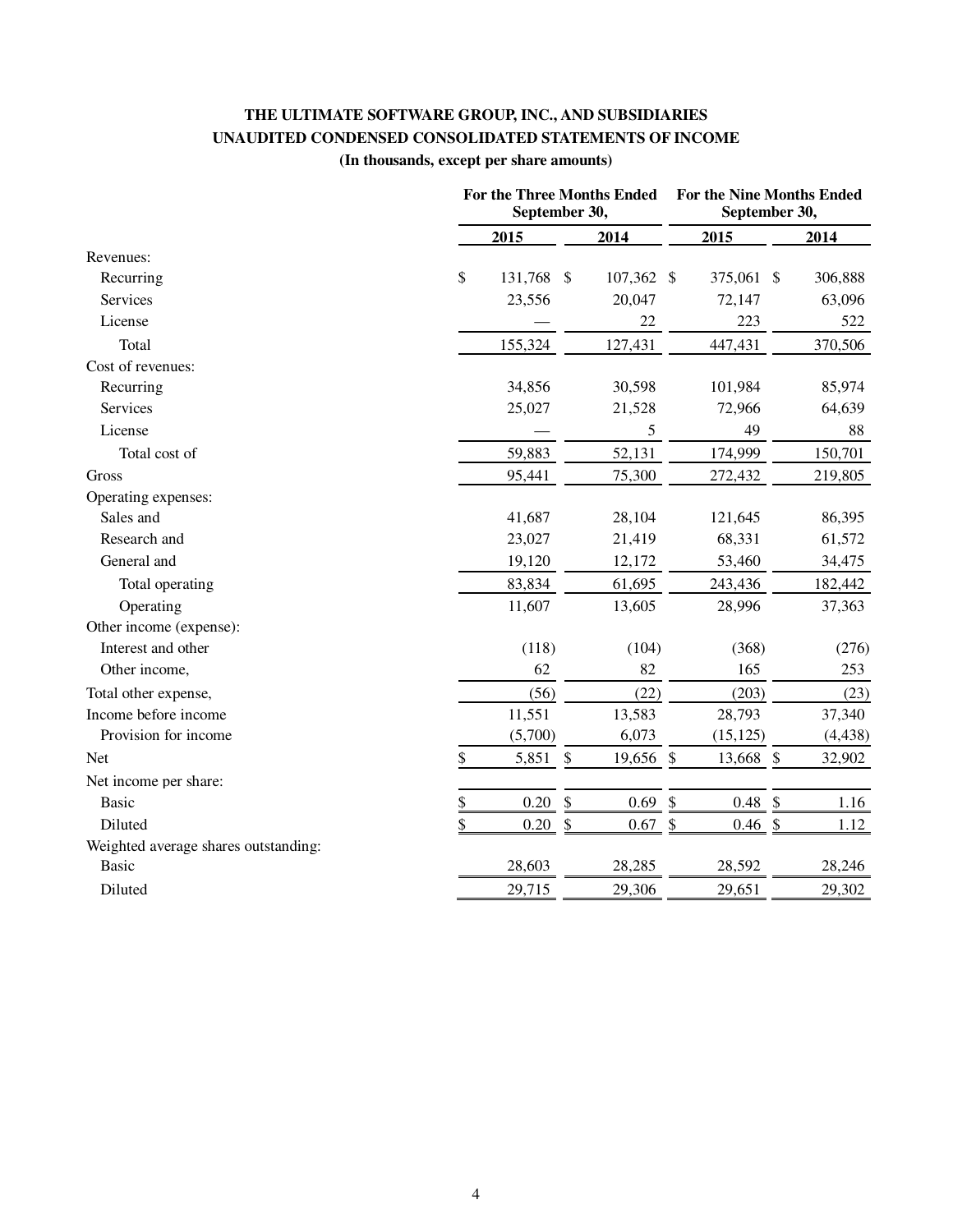The following table sets forth the stock-based compensation expense resulting from stock-based arrangements (excluding the income tax effect, or "gross") and the amortization of acquired intangibles that are recorded in Ultimate's unaudited condensed consolidated statements of income for the periods indicated (in thousands):

|                                          | <b>For the Three Months</b><br><b>Ended September 30,</b> |    |                     | <b>For the Nine Months Ended</b><br>September 30, |            |               |        |
|------------------------------------------|-----------------------------------------------------------|----|---------------------|---------------------------------------------------|------------|---------------|--------|
|                                          | 2015                                                      |    | 2014                |                                                   | 2015       |               | 2014   |
| <b>Stock-based compensation expense:</b> |                                                           |    |                     |                                                   |            |               |        |
| Cost of recurring                        | \$<br>$1,655$ \$                                          |    | $1,402 \text{ }$ \$ |                                                   | $4,628$ \$ |               | 4,024  |
| Cost of services                         | 1,242                                                     |    | 1,122               |                                                   | 3.710      |               | 3,310  |
| Sales and                                | 11,000                                                    |    | 5,015               |                                                   | 29.534     |               | 14,749 |
| Research and                             | 1.489                                                     |    | 1,198               |                                                   | 4.579      |               | 3,646  |
| General and                              | 6,523                                                     |    | 2,613               |                                                   | 17,312     |               | 7,637  |
| Total non-cash stock-based compensation  | 21,909                                                    |    | 11,350              |                                                   | 59,763     |               | 33,366 |
| Amortization of acquired intangibles:    |                                                           |    |                     |                                                   |            |               |        |
| General and                              | 255                                                       | -S | 286 \$              |                                                   | 783        | <sup>\$</sup> | 861    |
| Total amortization of acquired           | 255                                                       |    | 286                 |                                                   | 783        |               | 861    |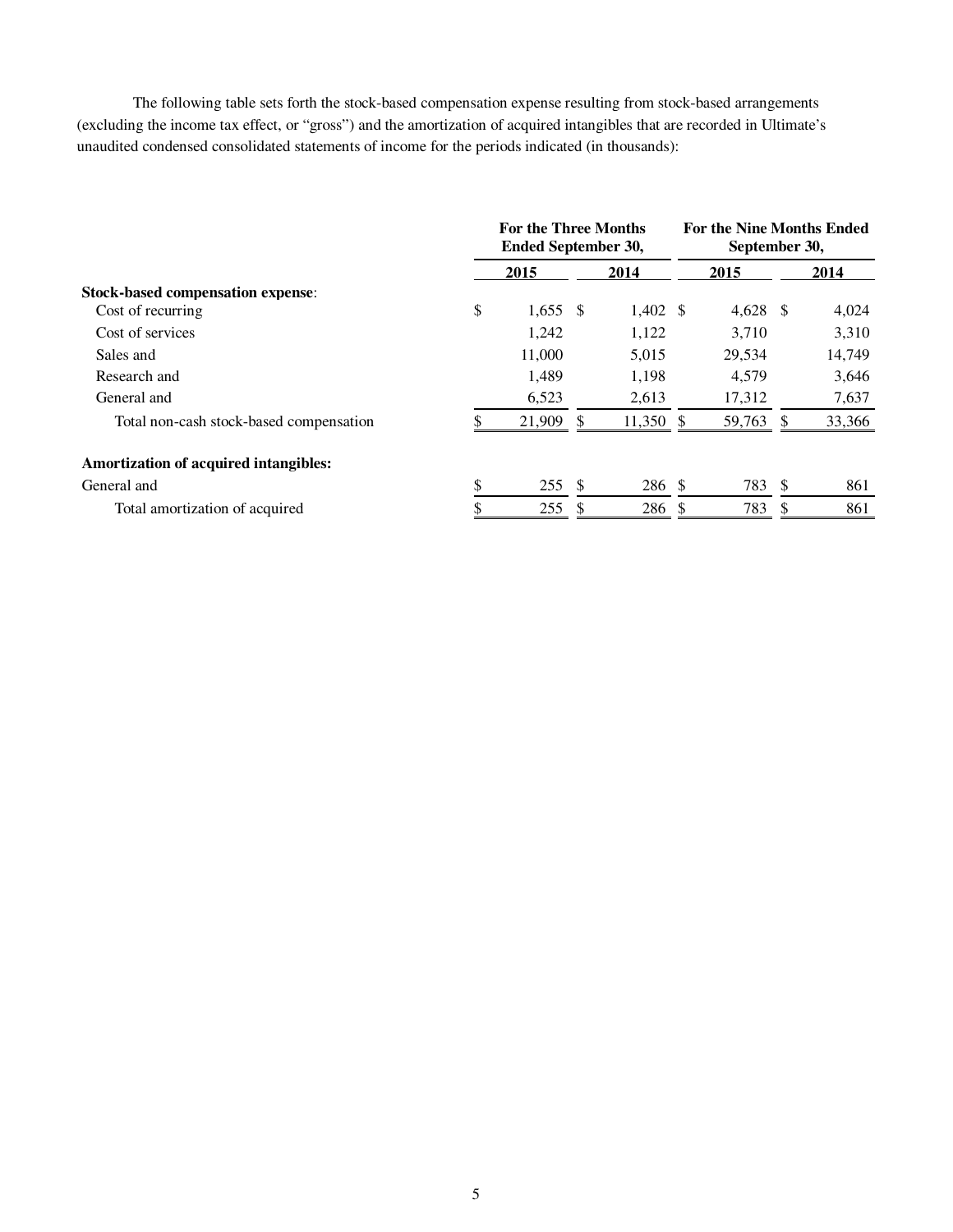# **THE ULTIMATE SOFTWARE GROUP, INC., AND SUBSIDIARIES UNAUDITED CONDENSED CONSOLIDATED BALANCE SHEETS (in thousands)**

|                                                          | As of<br>September 30,<br>2015 | As of<br>December 31,<br>2014 |            |  |
|----------------------------------------------------------|--------------------------------|-------------------------------|------------|--|
| <b>ASSETS</b>                                            |                                |                               |            |  |
| Current assets:                                          |                                |                               |            |  |
| Cash and cash                                            | \$<br>122,138                  | \$                            | 108,298    |  |
| Investments in marketable                                | 6,797                          |                               | 7,862      |  |
| Accounts receivable,                                     | 119,982                        |                               | 100,218    |  |
| Prepaid expenses and other current                       | 42,904                         |                               | 34,788     |  |
| Deferred tax assets,                                     | 1,050                          |                               | 965        |  |
| Total current assets before funds held for               | 292,871                        |                               | 252,131    |  |
| Funds held for                                           | 331,220                        |                               | 759,087    |  |
| Total current                                            | 624,091                        |                               | 1,011,218  |  |
| Property and equipment,                                  | 111,459                        |                               | 86,595     |  |
| Goodwill                                                 | 24,637                         |                               | 25,696     |  |
| Investments in marketable                                | 11,443                         |                               | 2,294      |  |
| Intangible assets,                                       | 5,507                          |                               | 6,774      |  |
| Other assets,                                            | 27,374                         |                               | 20,611     |  |
| Deferred tax assets,                                     | 47,979                         |                               | 37,110     |  |
| Total                                                    | \$<br>852,490                  | \$                            | 1,190,298  |  |
| <b>LIABILITIES AND STOCKHOLDERS' EQUITY</b>              |                                |                               |            |  |
| Current liabilities:                                     |                                |                               |            |  |
| Accounts                                                 | \$<br>6,924                    | \$                            | 7,418      |  |
| Accrued                                                  | 40,532                         |                               | 30,941     |  |
| Deferred                                                 | 128,484                        |                               | 109,552    |  |
| Capital lease                                            | 4,224                          |                               | 3,655      |  |
| Other                                                    | 400                            |                               | 567        |  |
| Total current liabilities before client fund             | 180,564                        |                               | 152,133    |  |
| Client fund                                              | 331,220                        |                               | 759,087    |  |
| Total current                                            | 511,784                        |                               | 911,220    |  |
| Deferred                                                 | 2,847                          |                               | 153        |  |
| Deferred                                                 | 3,598                          |                               | 2,368      |  |
| Capital lease                                            | 3,528                          |                               | 3,359      |  |
| Other                                                    | 100                            |                               | 400        |  |
| Deferred income tax                                      | 753                            |                               | 1,049      |  |
| Total                                                    | 522,610                        |                               | 918,549    |  |
| Stockholders' equity:                                    |                                |                               |            |  |
| Preferred Stock, \$.01 par                               |                                |                               |            |  |
| Series A Junior Participating Preferred Stock, \$.01 par |                                |                               |            |  |
| Common Stock, \$.01 par                                  | 330                            |                               | 327        |  |
| Additional paid-in                                       | 455,649                        |                               | 376,609    |  |
| Accumulated other comprehensive                          | (7,087)                        |                               | (3,590)    |  |
| Accumulated                                              | 50,596                         |                               | 36,928     |  |
|                                                          | 499,488                        |                               | 410,274    |  |
| Treasury stock, at                                       | (169, 608)                     |                               | (138, 525) |  |
| Total stockholders'                                      | 329,880                        |                               | 271,749    |  |
| Total liabilities and stockholders'                      | \$<br>852,490                  | \$                            | 1,190,298  |  |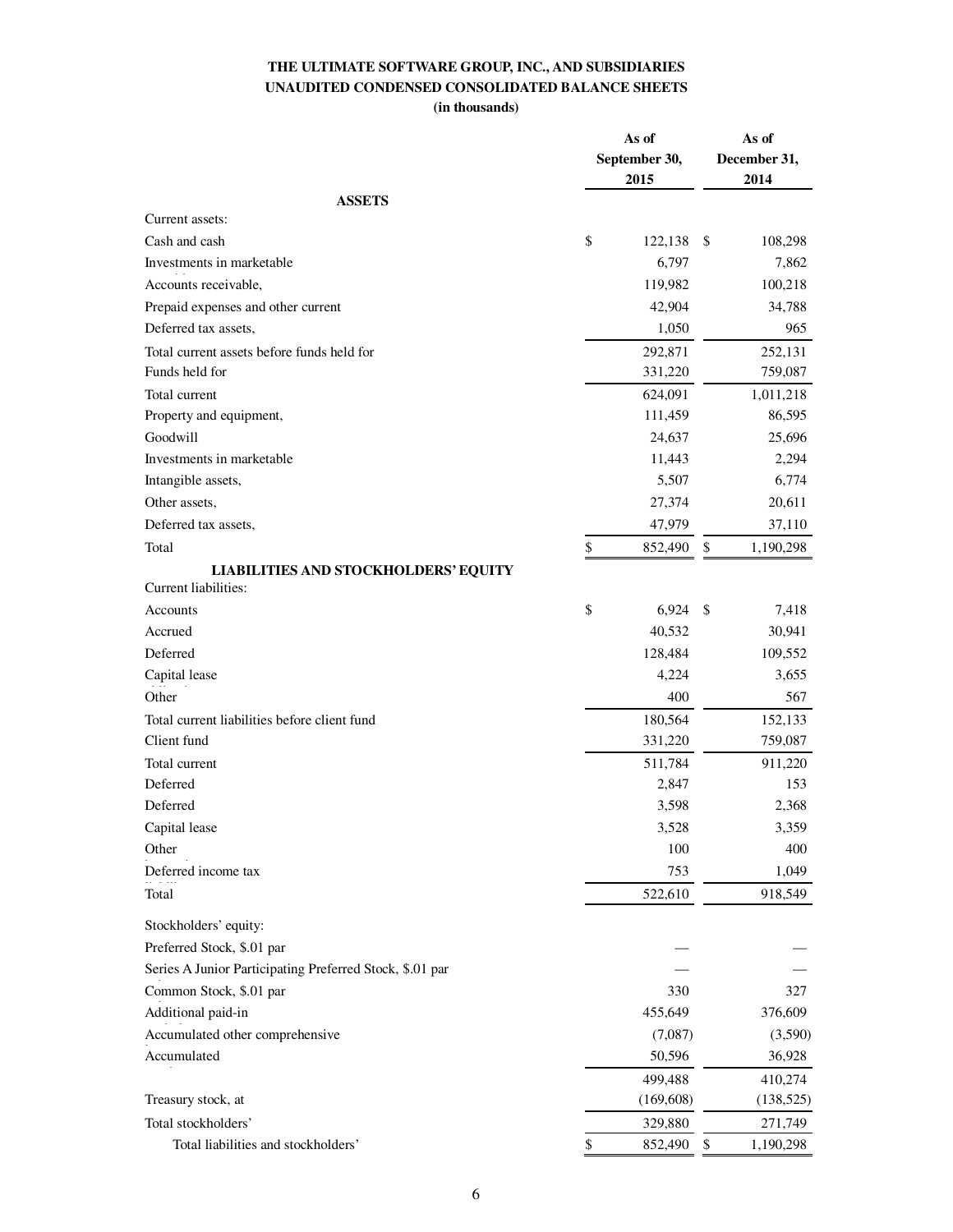# **THE ULTIMATE SOFTWARE GROUP, INC., AND SUBSIDIARIES UNAUDITED CONDENSED CONSOLIDATED STATEMENTS OF CASH FLOWS**

(In thousands)

|                                                                                   | For the Nine Months Ended<br>September 30, |            |                           |            |  |
|-----------------------------------------------------------------------------------|--------------------------------------------|------------|---------------------------|------------|--|
|                                                                                   |                                            | 2015       |                           | 2014       |  |
| Cash flows from operating activities:                                             |                                            |            |                           |            |  |
| <b>Net</b>                                                                        | \$                                         | 13,668 \$  |                           | 32,902     |  |
| Adjustments to reconcile net income to net cash provided by operating activities: |                                            |            |                           |            |  |
| Depreciation and                                                                  |                                            | 16,012     |                           | 14,157     |  |
| Provision for doubtful                                                            |                                            | 3,390      |                           | 1,747      |  |
| Non-cash stock-based compensation                                                 |                                            | 59,763     |                           | 33,366     |  |
| Income                                                                            |                                            | 14,692     |                           | 3,968      |  |
| Excess tax benefit from employee stock                                            |                                            | (25, 942)  |                           | (20, 808)  |  |
| Changes in operating assets and                                                   |                                            |            |                           |            |  |
| Accounts                                                                          |                                            | (23, 154)  |                           | (4,215)    |  |
| Prepaid expenses and other current                                                |                                            | (8,116)    |                           | (5,355)    |  |
| Other                                                                             |                                            | (6,763)    |                           | (1,944)    |  |
| Accounts                                                                          |                                            | (494)      |                           | 1,513      |  |
| Accrued expenses and deferred                                                     |                                            | 10,821     |                           | 5,928      |  |
| Deferred                                                                          |                                            | 21,626     |                           | 2,825      |  |
| Net cash provided by operating                                                    |                                            | 75,503     |                           | 64,084     |  |
| Cash flows from investing activities:                                             |                                            |            |                           |            |  |
| Purchases of marketable                                                           |                                            | (14, 464)  |                           | (8,335)    |  |
| Maturities of marketable                                                          |                                            | 6,380      |                           | 8,096      |  |
| Net remittances (purchases) of client funds                                       |                                            | 427,867    |                           | (116, 612) |  |
| Purchases of property and                                                         |                                            | (33,538)   |                           | (31,255)   |  |
| Net cash provided by (used in) investing                                          |                                            | 386,245    |                           | (148, 106) |  |
| Cash flows from financing activities:                                             |                                            |            |                           |            |  |
| Repurchases of Common                                                             |                                            | (31,083)   |                           | (19,981)   |  |
| Net proceeds from issuances of Common                                             |                                            | 3,646      |                           | 4,629      |  |
| Excess tax benefits from employee stock                                           |                                            | 25,942     |                           | 20,808     |  |
| Shares acquired to settle employee tax withholding                                |                                            | (12, 496)  |                           | (12, 181)  |  |
| Principal payments on capital lease                                               |                                            | (3,629)    |                           | (2,996)    |  |
| Repayments of other                                                               |                                            | (467)      |                           | (2,225)    |  |
| Net (decrease) increase in client fund                                            |                                            | (427, 867) |                           | 116,612    |  |
| Net cash (used in) provided by financing                                          |                                            | (445, 954) |                           | 104,666    |  |
| Effect of exchange rate changes on                                                |                                            | (1,954)    |                           | (515)      |  |
| Net increase in cash and cash                                                     |                                            | 13,840     |                           | 20,129     |  |
| Cash and cash equivalents, beginning of                                           |                                            | 108,298    |                           | 79,794     |  |
| Cash and cash equivalents, end of                                                 | \$                                         | 122,138 \$ |                           | 99,923     |  |
| Supplemental disclosure of cash flow information:                                 |                                            |            |                           |            |  |
| Cash paid for                                                                     | \$                                         | 285        | S                         | 235        |  |
| Cash paid for                                                                     | \$                                         | 540        | $\boldsymbol{\mathsf{S}}$ | 468        |  |
| Non-cash investing and financing activities:                                      |                                            |            |                           |            |  |
| Capital lease obligations to acquire new                                          | \$                                         | 4,367      | S                         | 4,936      |  |
| Stock consideration adjustment recorded for                                       | \$                                         |            | \$                        | (818)      |  |
| Stock based compensation for capitalized                                          | \$                                         | 2,188      | $\boldsymbol{\mathsf{S}}$ | 1,107      |  |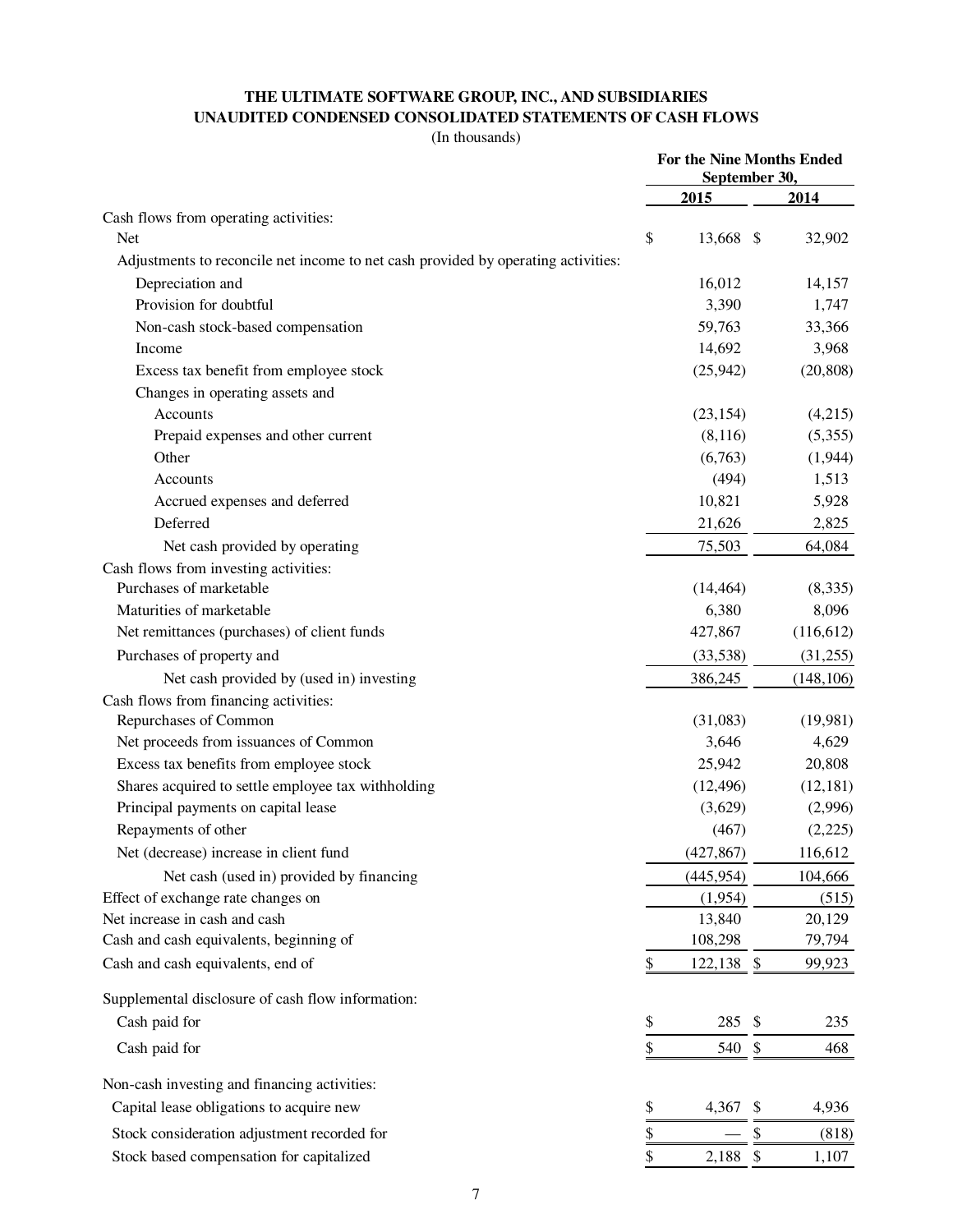# **THE ULTIMATE SOFTWARE GROUP, INC., AND SUBSIDIARIES Unaudited Reconciliation of Non-GAAP Financial Measures to GAAP Financial Measures (In thousands, except per share amounts)**

|                                                                          | <b>For the Three Months</b><br><b>Ended September 30,</b> |              |          | For the Nine Months Ended<br>September 30, |          |      |           |
|--------------------------------------------------------------------------|-----------------------------------------------------------|--------------|----------|--------------------------------------------|----------|------|-----------|
|                                                                          | 2015                                                      |              | 2014     |                                            | 2015     |      | 2014      |
| Non-GAAP operating income reconciliation:<br>Operating                   | 11,607                                                    |              | 13,605   |                                            | 28,996   |      | 37,363    |
| Operating income, as a % of total                                        | 7.5%                                                      |              | 10.7%    |                                            | 6.5%     |      | 10.1%     |
| Add back:                                                                |                                                           |              |          |                                            |          |      |           |
| Non-cash stock-based compensation                                        | 21,909                                                    |              | 11,350   |                                            | 59,763   |      | 33,366    |
| Non-cash amortization of acquired intangible                             | 255                                                       |              | 286      |                                            | 783      |      | 861       |
| Non-GAAP operating                                                       | \$<br>33,771                                              | $\mathbb{S}$ | 25,241   | \$                                         | 89,542   | $\$$ | 71,590    |
| Non-GAAP operating income, as a % of total                               | 21.7%                                                     |              | 19.8%    |                                            | 20.0%    |      | 19.3%     |
| <b>Non-GAAP net income reconciliation:</b>                               |                                                           |              |          |                                            |          |      |           |
| <b>Net</b>                                                               | \$<br>5,851                                               | \$           | 19,656   | \$                                         | 13,668   | \$   | 32,902    |
| Add back:                                                                |                                                           |              |          |                                            |          |      |           |
| Non-cash stock-based compensation                                        | 21,909                                                    |              | 11,350   |                                            | 59,763   |      | 33,366    |
| Non-cash amortization of acquired intangible                             | 255                                                       |              | 286      |                                            | 783      |      | 861       |
| Income tax effect of above two                                           | (7, 488)                                                  |              | (4, 456) |                                            | (20,091) |      | (13, 176) |
| Research and development tax                                             |                                                           |              | (12,084) |                                            |          |      | (12,084)  |
| Non-GAAP net                                                             | \$<br>20,527                                              | \$           | 14,752   |                                            | 54,123   | \$   | 41,869    |
| Non-GAAP net income, per diluted share, reconciliation:<br>(1)           |                                                           |              |          |                                            |          |      |           |
| Net income, per diluted                                                  | \$<br>0.20                                                | \$           | 0.67     | \$                                         | 0.46     | \$   | 1.12      |
| Add back:                                                                |                                                           |              |          |                                            |          |      |           |
| Non-cash stock-based compensation                                        | 0.74                                                      |              | 0.38     |                                            | 2.02     |      | 1.14      |
| Non-cash amortization of acquired intangible                             | 0.01                                                      |              | 0.01     |                                            | 0.03     |      | 0.03      |
| Income tax effect of above two                                           | (0.26)                                                    |              | (0.15)   |                                            | (0.68)   |      | (0.45)    |
| Research and development tax                                             |                                                           |              | (0.41)   |                                            |          |      | (0.41)    |
| Non-GAAP net income, per diluted                                         | \$<br>0.69                                                | \$           | 0.50     | \$                                         | 1.83     | $\$$ | 1.43      |
| Shares used in calculation of GAAP and non-GAAP net<br>income per share: |                                                           |              |          |                                            |          |      |           |
| Basic                                                                    | 28,603                                                    |              | 28,285   |                                            | 28,592   |      | 28,246    |
| Diluted                                                                  | 29,715                                                    |              | 29,306   |                                            | 29,651   |      | 29,302    |

(1) The non-GAAP net income per diluted share reconciliation is calculated on a diluted weighted average share basis for GAAP net income periods.